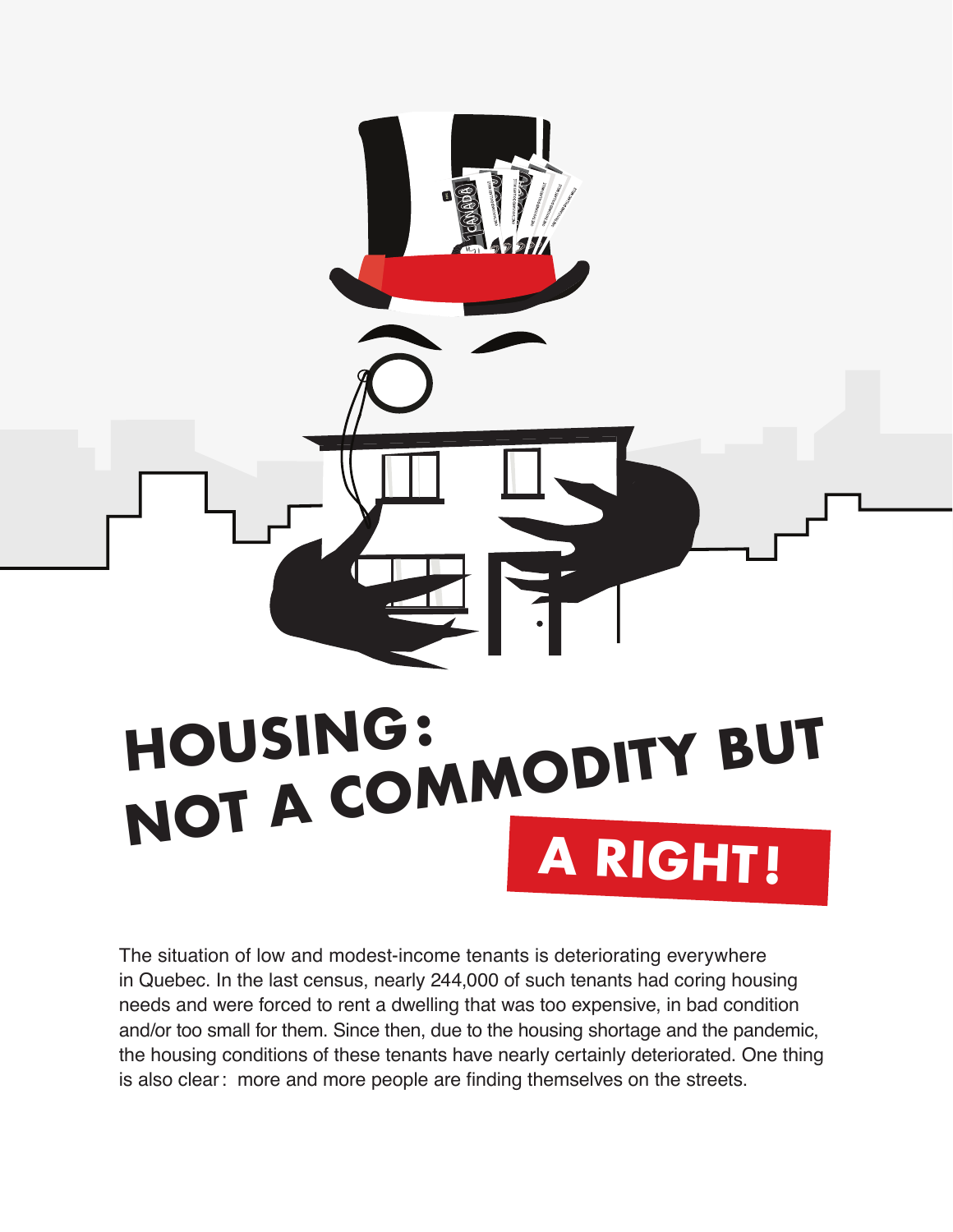Despite their international commitments to promote and protect the right to housing, Canada and Quebec are currently doing very little to help their residents presently living in inadequate housing. With the ongoing implementation of neoliberal policies, they promote housing as first and foremost a private responsibility, or commodity, an opportunity for investment and profitability ; the sale of a house or apartment is currently seen as an indispensable contribution to the pension funds of taxpayers. Relegating the fundamental necessity of housing to the private market can be defined as commodification – the transformation of an essential product or service to a source of private profit. The commodification of housing is fuelled by a lack of regulation and the chronic underfunding of social housing.

Even worse, in the recent years, a new danger is threatening vulnerable tenants : the financialization of housing.

## **FROM THE COMMODIFICATION OF HOUSING TO ITS FINANCIALIZATION…**

Frequently, large corporations (especially pension funds) invest in residential projects in exchange for high return rates. In these scenarios, these corporations do not look at housing in terms of community need, but rather, in terms of achievable profit. This is called the financialization of housing.

Real estate developers who engage in these lucrative transactions put continuous pressure on the existing housing stock. They do this in particular by targeting modest buildings occupied by longstanding tenants, where rents are relatively low and the cost of purchase is consequently cheap. Once the building is purchased, developers then push out the tenants, using various –sometimes illegal –schemes, saying they will be demolishing units to rebuild them, or will be converting them into more profitable housing, sometimes without even carrying out the work announced. After the damage is done, the developers move on to the next building. This has dire consequences, not only for the first tenants that who are kicked out, but for the entire supply of affordable housing in the area.

The housing conditions of tenants become even more dire when there is a shortage of rental units available, as has been the case in Quebec for years. Landlords take advantage of this situation by discriminating against and refusing to rent to the most vulnerable, by neglecting their buildings and endangering the health of the occupants, and by demanding unjustified rent increases because their tenants have nowhere else to go. Thus, from 2018 to 2020, the average cost of rent increased by 11.2 %, while in the same time inflation increased by only 5.2%.

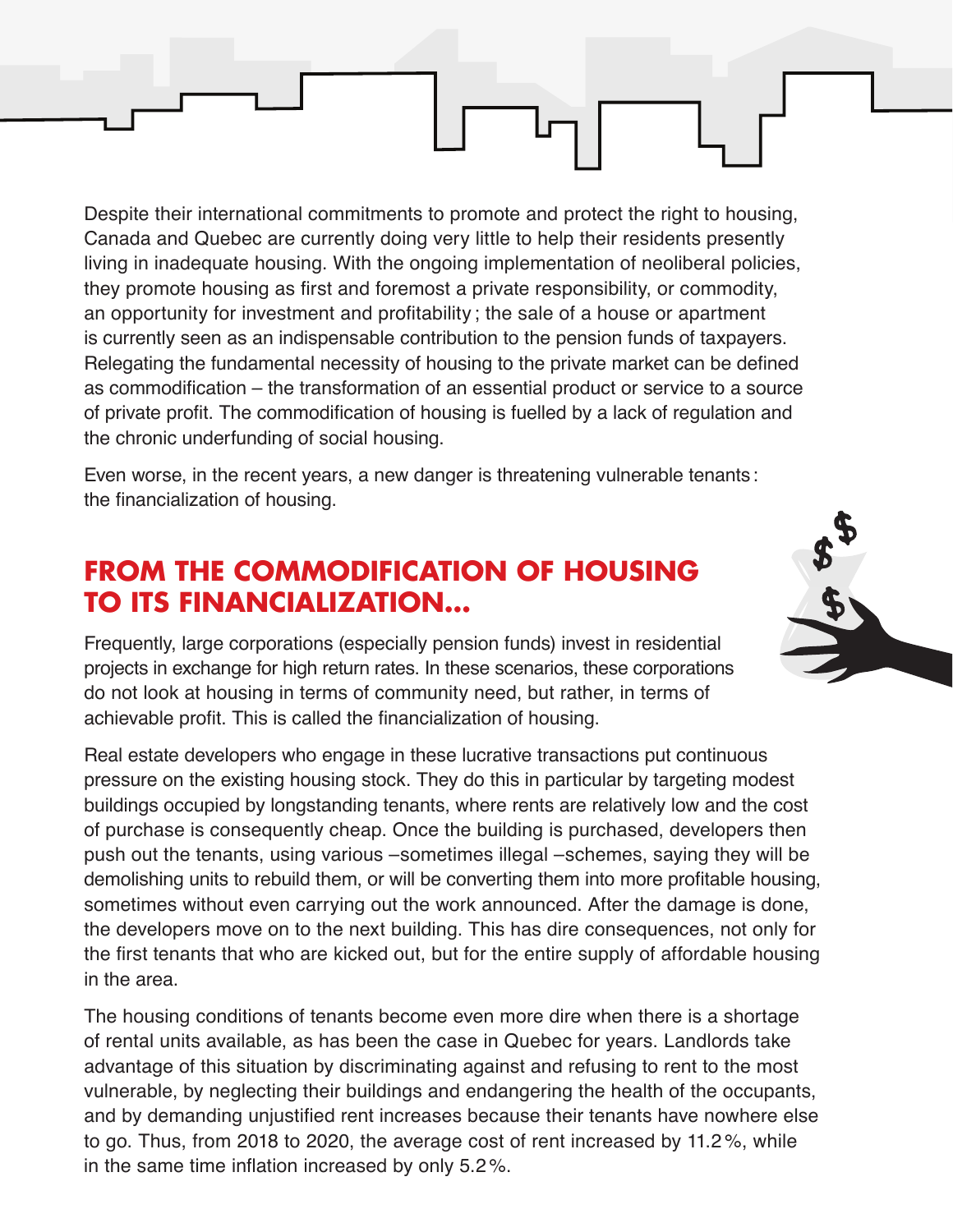## **… TO THE SOCIAL HOUSING SHORTAGE**

The exorbitant increase in the price of buildings and land also hinders the development of social housing. Social housing development groups are no match for large-scale developers when sites are very quickly sold off at exorbitant prices.

Governments themselves are undermining the development of social housing. Quebec has been underfunding its own social housing development program, AccèsLogis, for 12 years. And, for its part, Ottawa has stopped directly funding the development of new social housing since 1994, consequently depriving Quebec of more than 80,000 new units.

## **THE RIGHT TO HOUSING AND THE SOCIALIZATION OF THE MARKET**

To guarantee the protection of the right to housing for all, the legislative framework for repossessions, evictions for major repairs or renovations, housing unit conversions and abusive rent increases must be tightened.

We also need more social housing that meets a variety of needs (families, seniors, people with disabilities, in the process of social reintegration, etc.). Social housing is an essential component supporting the development of communities that are more resilient in the face of crises. Moreover, it has significant economic benefits : for every dollar invested by the Quebec government in social housing it is projected that at least \$2.31 is reinvested into the economy, according to a study carried out by the Société d'habitation du Québec in 2013.

The development of social housing can also help by removing still-affordable housing off the private market. Purchasing a building, renovating it and transforming it into a co-op, a non-profit housing corporation or public housing, protects tenants from developers and other profiteers. This is called **the socialization of the rental housing stock**.

## **THE RESPONSIBILITIES OF THE HIGHER LEVELS OF GOVERNMENT**



The governments of Quebec and Canada must formally recognize the right to housing, as they do the right to healthcare and education. Further, to make this right a reality for households with core housing needs, they must **fund the building of 50,000 new social housing units over the next 5 years**. The Quebec government in particular must also strengthen the measures protecting tenants against evictions and fraudulent repossessions, as well as against bad housing conditions and introduce universal rent control.